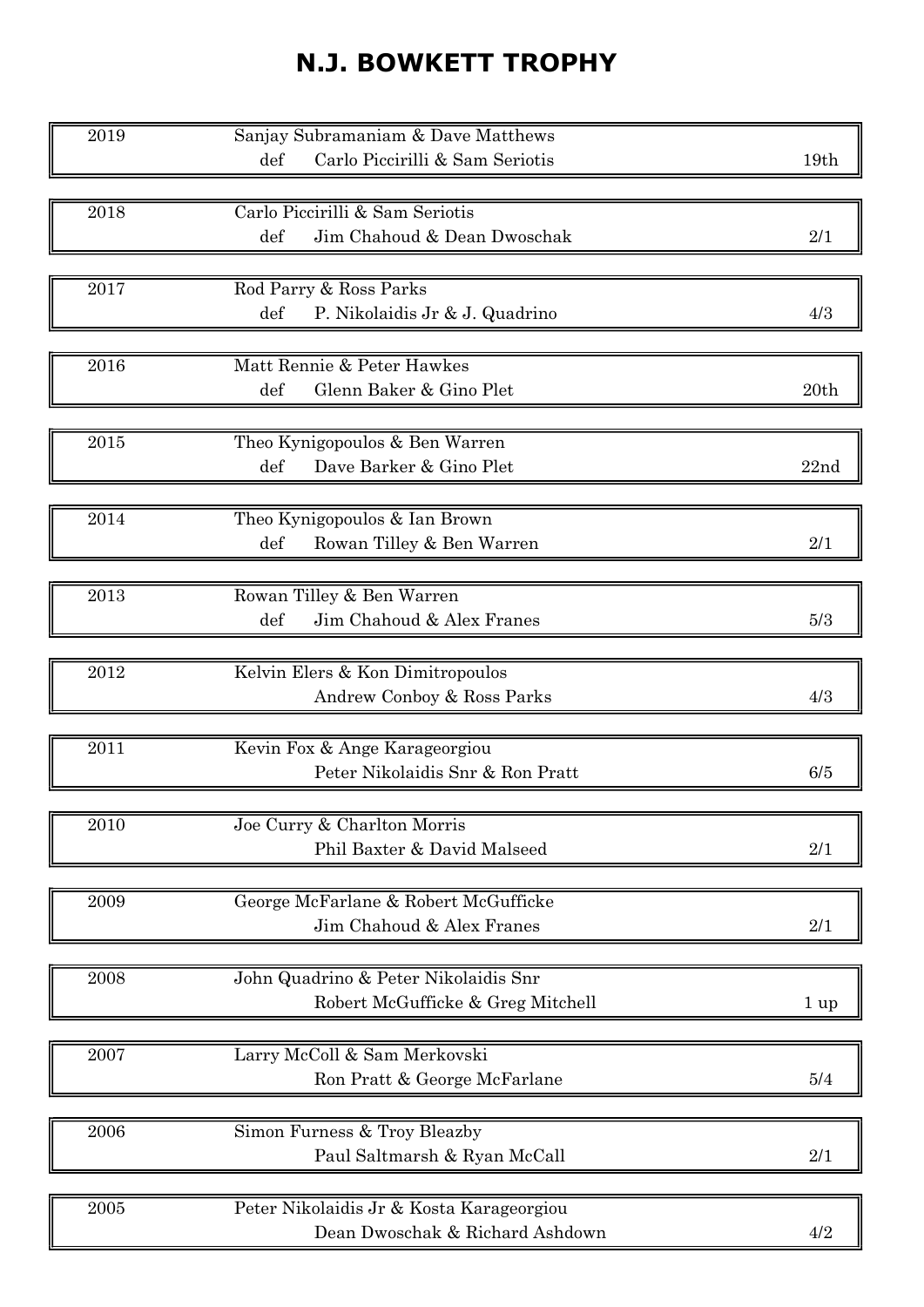| 2004 | Heywood Rika & Peter Nikolaidis Jr                        | 19th           |
|------|-----------------------------------------------------------|----------------|
|      | Michael Keenan & Andy Armiger Grant                       |                |
| 2003 | Stuart Rika & Heywood Rika                                |                |
|      | Angelo Pittorino & Ranjeet Singh                          | 3/2            |
|      |                                                           |                |
| 2002 | Peter Paterno & Bill Henderson                            |                |
|      | Tamai Tamai & Jim Chahoud                                 | 3/2            |
| 2001 | Brett Smart & Andy Armiger Grant                          |                |
|      | Glenn Baker & Lee Ferrall                                 | 3/2            |
|      |                                                           |                |
| 2000 | Dean Dwoschak & Craig Matthews                            |                |
|      | Angelo Pittorino & Tony Politi                            | $1 \text{ up}$ |
|      |                                                           |                |
| 1999 | Armando De Blasio & John Quadrino                         |                |
|      | Dominic Spano & Jason Forbes                              | 21st           |
| 1998 | Tui Curry & Nigel Elers                                   |                |
|      | Nick Nikolaidis & John Quadrino                           | $2$ up         |
|      |                                                           |                |
| 1997 | George McFarlane & Joe Caruana                            |                |
|      | Tui Curry & John Quadrino                                 | 4/2            |
|      |                                                           |                |
| 1996 | Glenn Baker & Phil Goad                                   |                |
|      | Daniel Hromin & Armando De Blasio                         | 2/1            |
| 1995 |                                                           |                |
|      | Tui Curry & John Barker<br>Heywood Rika & Nick Nikolaidis | 2/1            |
|      |                                                           |                |
| 1994 | John Quadrino & Nick Nikolaidis                           |                |
|      | Dominci Spano & Darren Reith                              | 3/2            |
|      |                                                           |                |
| 1993 | Angelo Pittorino & Tony Politi                            |                |
|      | Gino Plet & Ian Fitzpatrick                               | 19th           |
|      |                                                           |                |
| 1992 | Alan Thompson & Craig Thompson                            |                |
|      | Peter Norman & Tony Politi                                | $1 \text{ up}$ |
| 1991 | Jim Winnett & Eric Glogoski                               |                |
|      | Robert Paice & Ian Fitzpatrick                            | $2 \text{ up}$ |
|      |                                                           |                |
| 1990 | Andrew Cassidy & Dean Dwoschak                            |                |
|      | Heinz Sailer & Siggi Ladek                                | 5/3            |
|      |                                                           |                |
| 1989 | Armando De Blasio & Dean DeBlasio                         |                |
|      | Phil Goad & Marcus Jarram                                 | 3/1            |